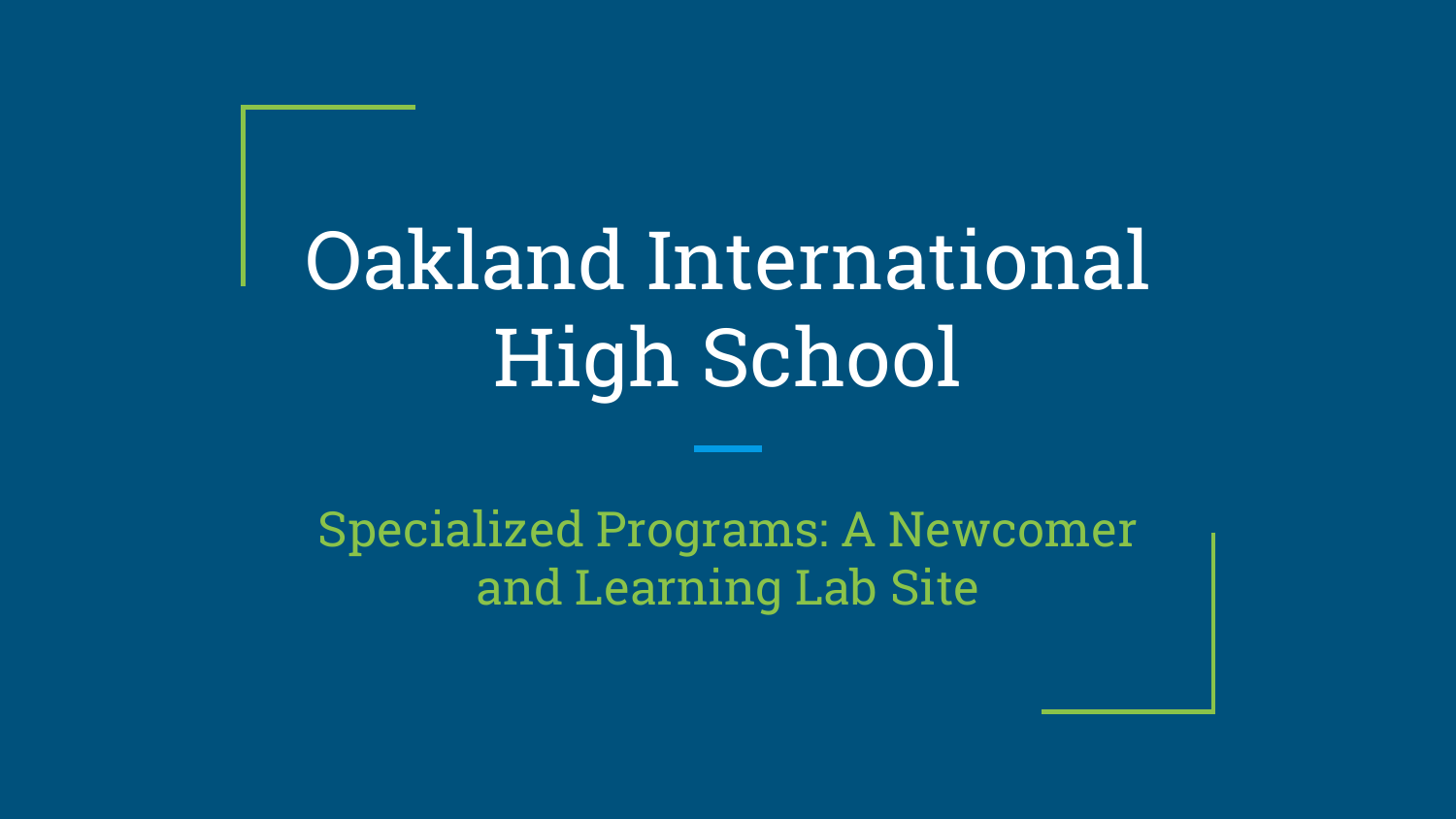

Oakland International serves 400 newly arrived immigrants and refugees …. Our mission is to provide a quality alternative education for recently arrived immigrant students in English language acquisition and in preparation for college.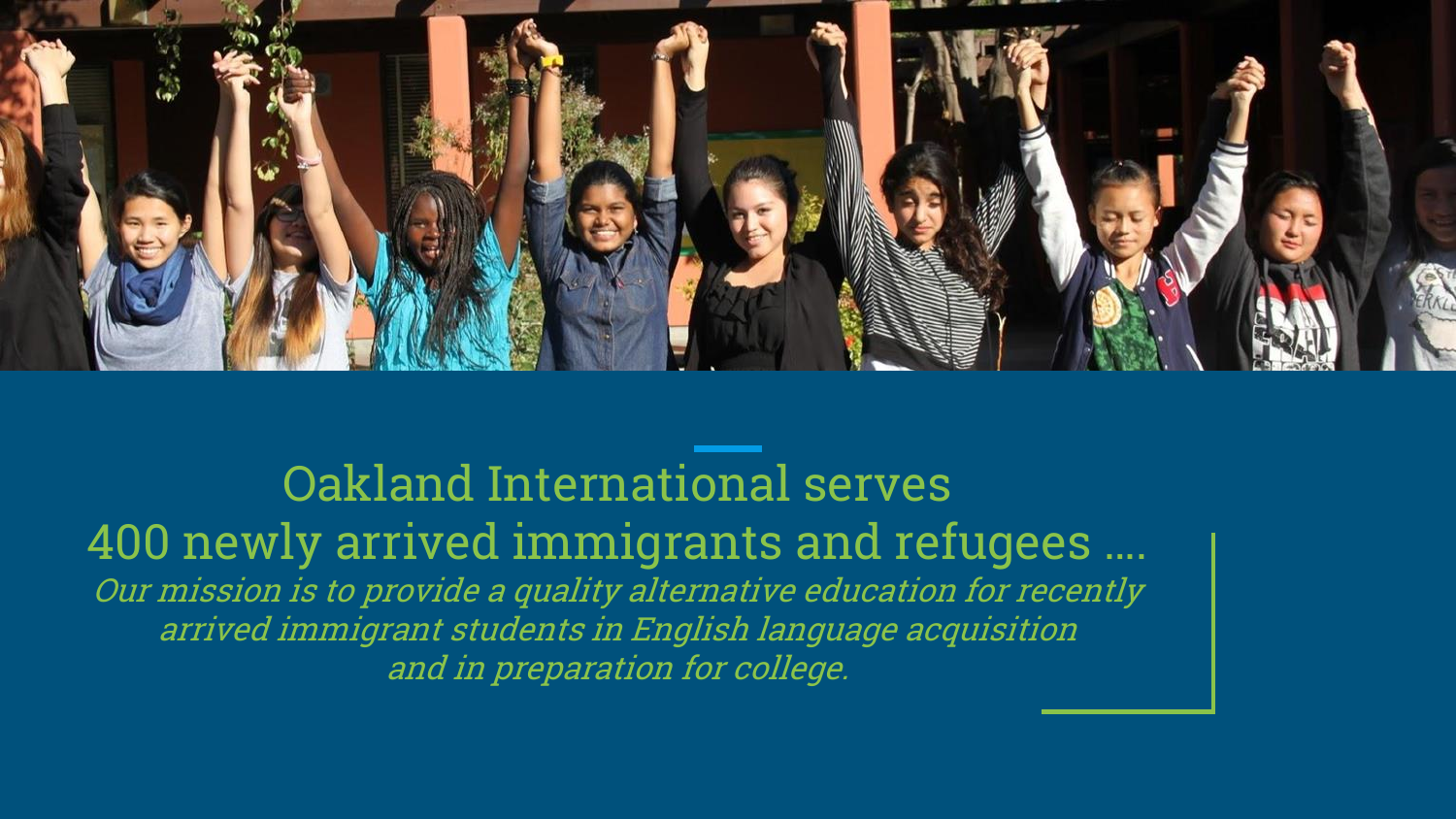### 5 Core Principles: Internationals Approach

- **[Heterogeneity and collaboration](http://internationalsnps.org/about-us/internationals-approach/heterogeneity-and-collaboration)** : schools and classrooms are heterogeneous and collaborative structures that build on the strengths of each member of the school community to optimize learning
- [Experiential learning](http://internationalsnps.org/about-us/internationals-approach/experiental-learning) **:** expansion of the 21st century schools beyond the four walls of the building motivates adolescents and enhances their capacity to successfully participate in modern society
- [Language and content integration](http://internationalsnps.org/about-us/internationals-approach/language-and-content-integration) **:** strong language skills develop most effectively in context and emerge most naturally in a purposeful, language-rich, interdisciplinary, and experiential program
- [Localized autonomy and responsibility](http://internationalsnps.org/about-us/internationals-approach/localized-autonomy-and-responsibility) **:** linking autonomy and responsibility at every level within a learning community allows all members to contribute to their fullest potential
- [One learning model for all](http://internationalsnps.org/about-us/internationals-approach/one-learning-model-for-all): all members of our school community work in diverse, collaborative groups on hands-on projects; put another way, the model for adult learning and student learning mirror each other.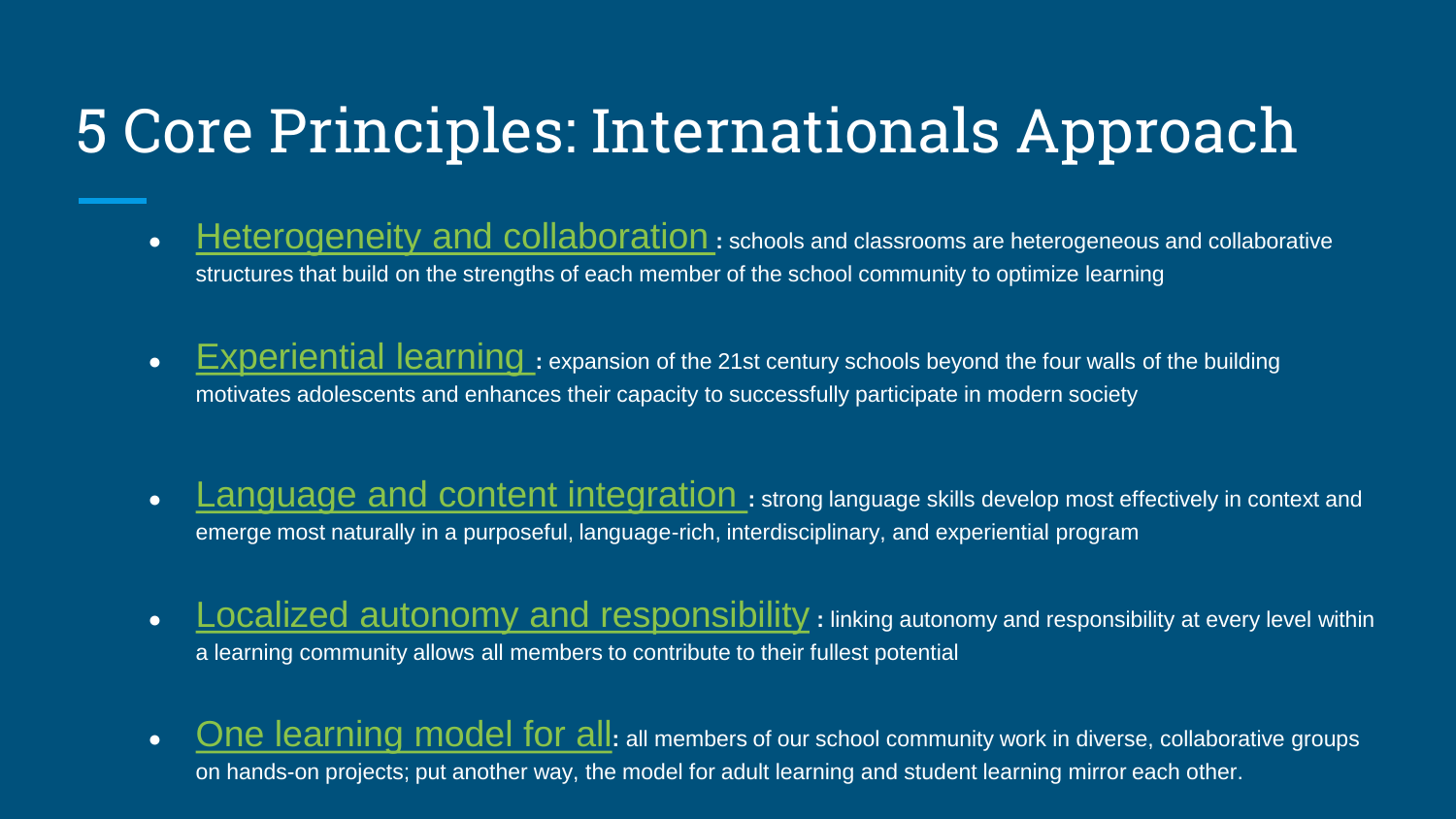### Expectations of Newcomer Teachers

Teaching Responsibilities

- Implement school-wide pedagogical agreements, approaches, and systems
	- Ex. All lessons have a language and content objective
- Provide timely feedback to students and families: student case management, grading expectations
	- Ex. Formally casemanage students with the team to support academic and social emotional goals
- **Teach Post Session**

Advisory Responsibilities

- Implement and design advisory curriculum for the team/school
- Serve as the primary contact between school and families
- Serve as an academic and social emotional advisor and advocate for students.

In acknowledgement that the Internationals Approach to teaching is difficult and requires teachers to teach and collaborate in new ways, the school requires all teachers to participate in a wide variety of professional development opportunities designed to support ELL students and staff.

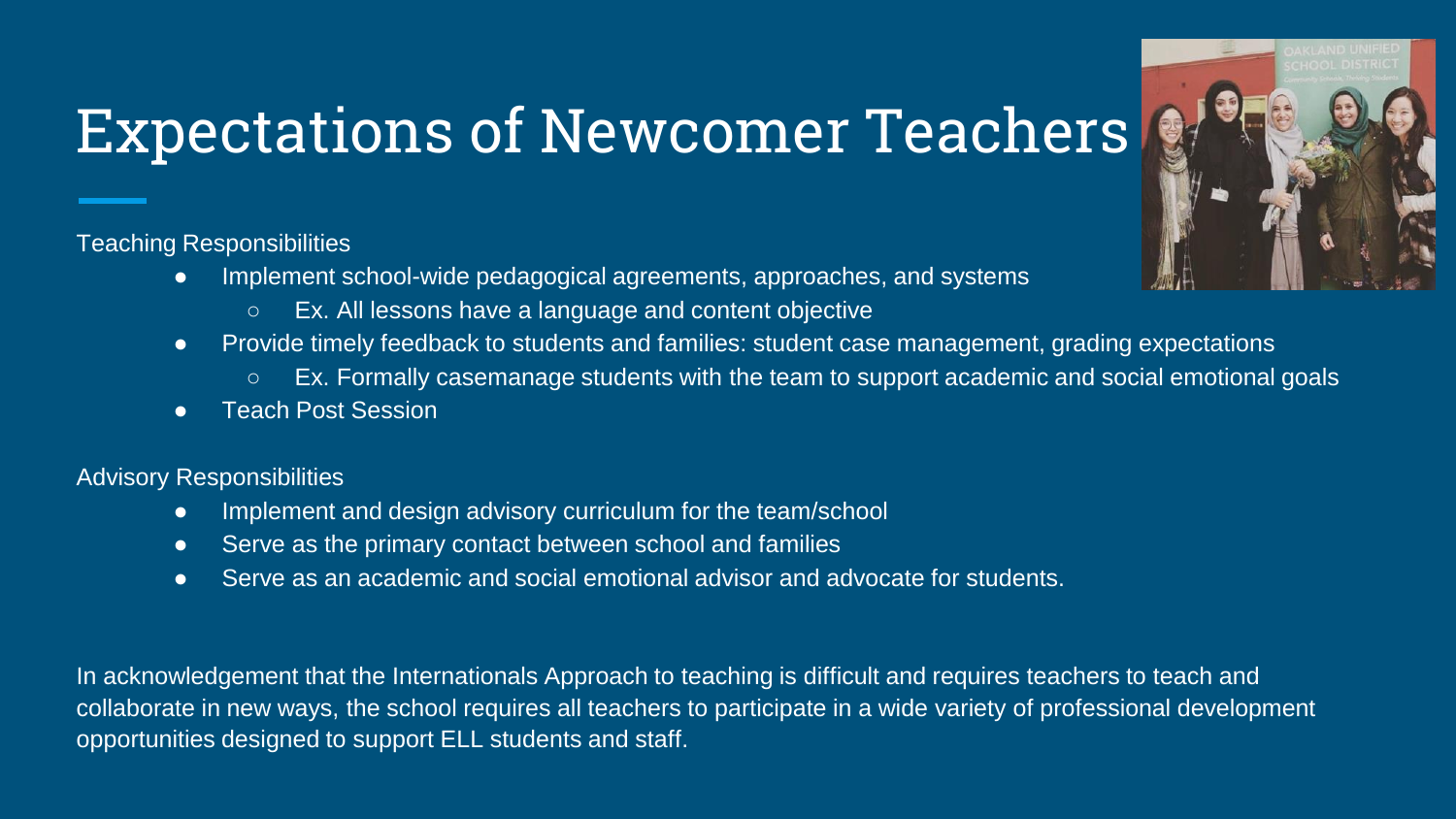### Newcomer Special Education Issues



- Special Education is a uniquely "American" system. Many of the countries that our students come from do not offer FAPE, and Special Education is either not available or too expensive. As a consequence, there is a high number of unidentified sped students sitting in any given 9th/10th grade OIHS classroom compared to other high schools.
- It is initially very difficult to identify if a newcomer student is struggling academically due to disabilities, language barriers, SIFE status, or acculturation issues. Identification of Sped issues requires time to watch the student and to try interventions, expertise in normal language and acculturation issues, and expertise in disability identification for English language learners.
- We believe that newcomer students with disabilities need access to supportive sped programs that also emphasize language development and cultural integration services.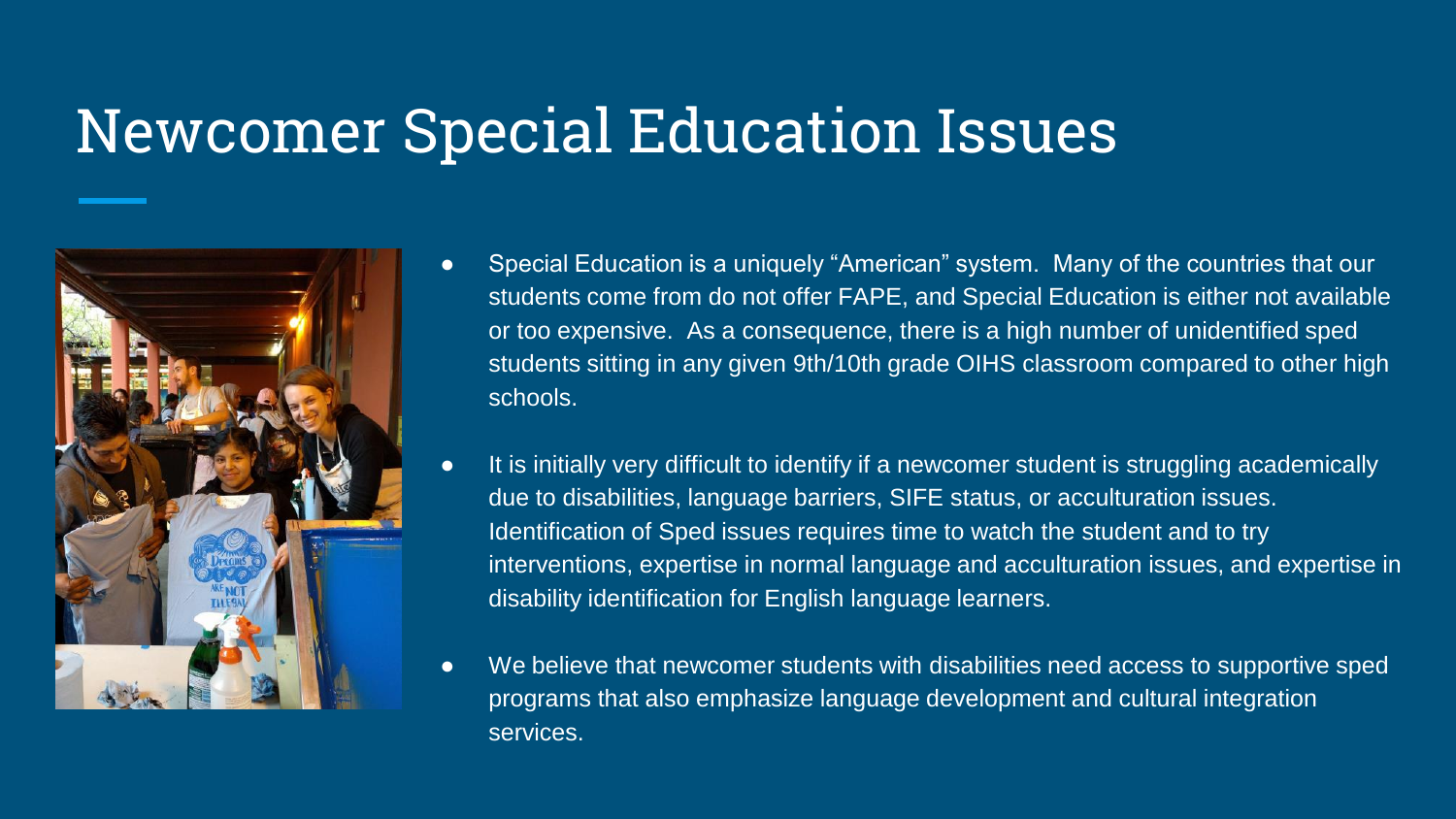### Inclusion @ Oakland International



- OIHS is the only high school in OUSD that accommodates both the language acquisition needs and disability supports for RSP and SDC newcomer students in a full inclusion setting.
- The unique design of our newcomer program and the practices that support heterogeneity in the classroom also benefit most sped students. Supports and services OIHS offers to "all newcomer students" are often the same as supports typically seen in the IEPs of RSP and SDC students district wide (ex. modification of assignment, leveled assignments, collaborative group work, extended learning time, reading intervention classes and second adults in many classrooms). For this reason, OIHS classrooms are well positioned to support inclusion programming for most newcomer students with disabilities.
- OIHS offers students a unique model for language acquisition and sped support. This exciting work often requires general ed and sped staff to learn, collaborate, and work in different structures than more traditional settings.
- Graduation of students, with disabilities or otherwise, is a collaborative project among OIHS staff. Adults are expected to work together to identify and solve problems at a system level and at the level of an individual student. To this end, the sped staff at OIHS will collaborate to equitably distribute the work among assigned sped staff (teachers and paraprofessionals) of completing initial IEPS, annual IEPs, case management, teaching, co-teaching, pull out and communicating with teacher teams.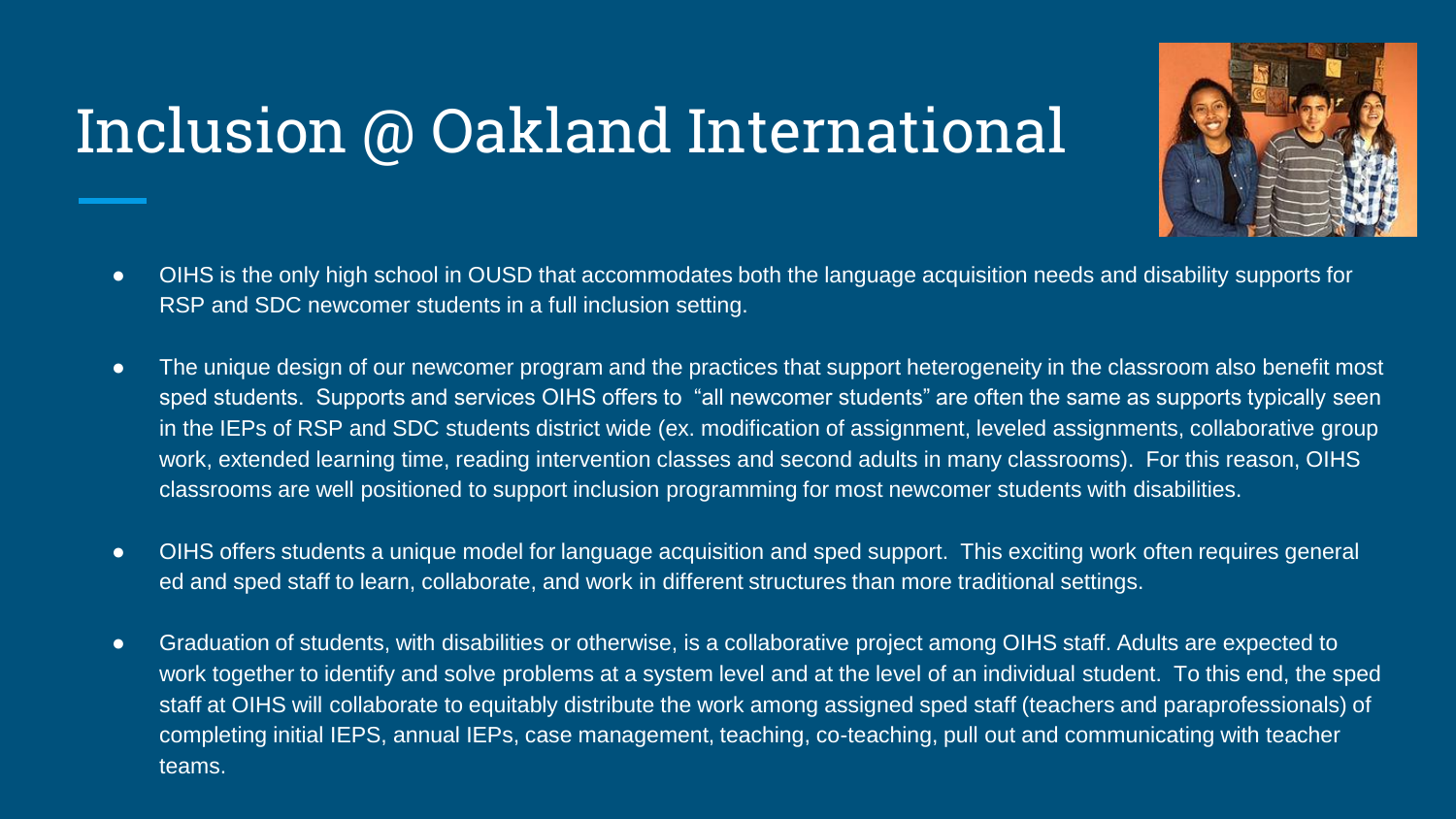### A school with student teachers or a "Learning Lab"?

#### *A Traditional Partnership*

- Higher ed partners every day with thousands of individual master teachers who, in collaboration with university staff, train student teachers. Master teachers open their classrooms for observation and practice teaching. They also take on a mentor role to help advise preservice teachers as they design and deliver lessons.
- Typically a principal approves a teacher's request to serve as a master teacher

#### *A Learning Lab*

● A lab school isn't simply a school with many master teachers doing a good job in their individual classrooms. A lab school is a much more cohesive and purposeful organization that supports adult throughout the building --- it requires a high caliber teaching, leadership and support staff that opens all its doors to the higher ed community. Staff members in a lab school are both master teachers and active learners. The staff will train the next generation of educators as well as participate in research, experimentation, and implementation of new methodologies.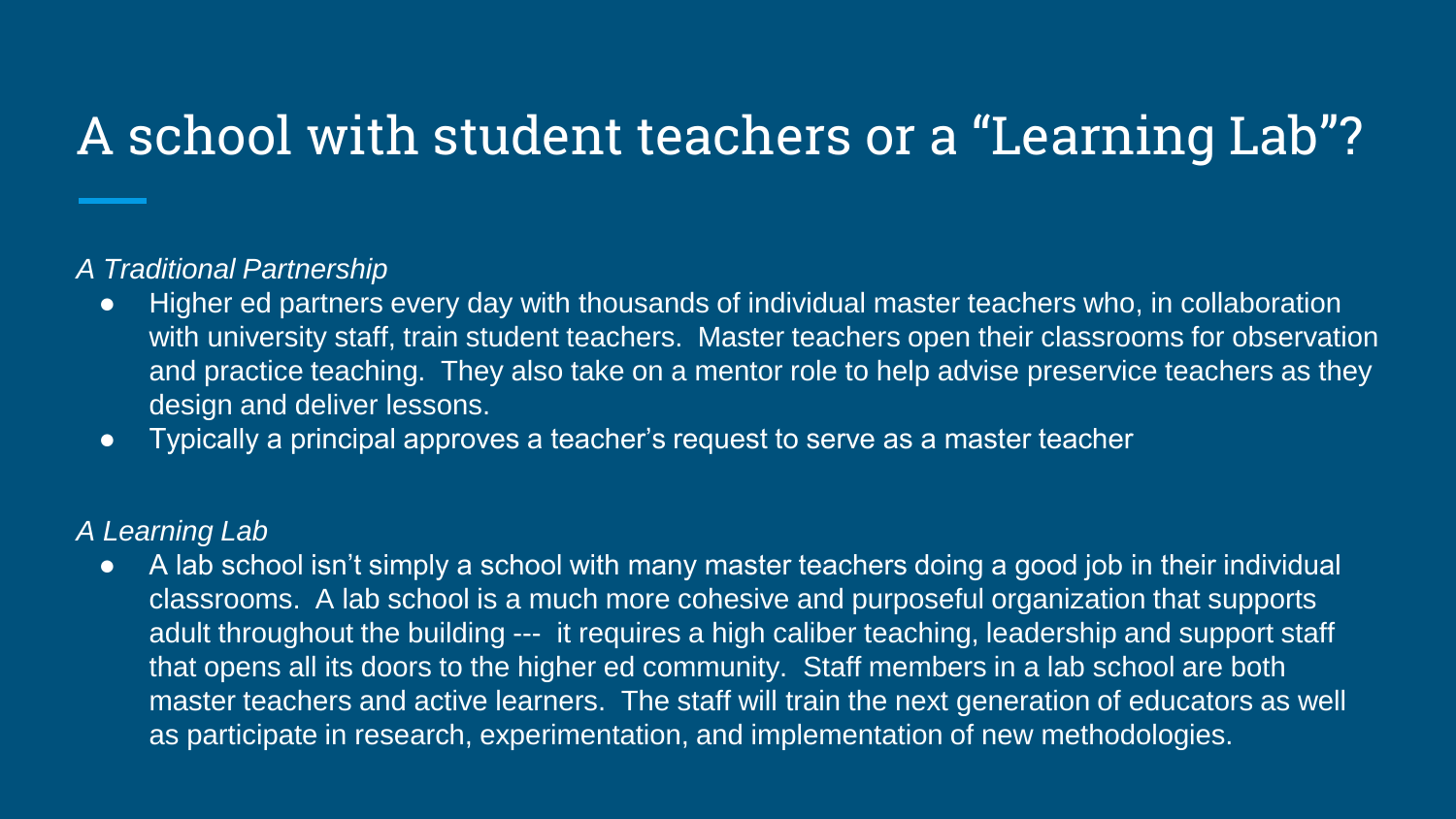# OIHS Learning Lab Activities

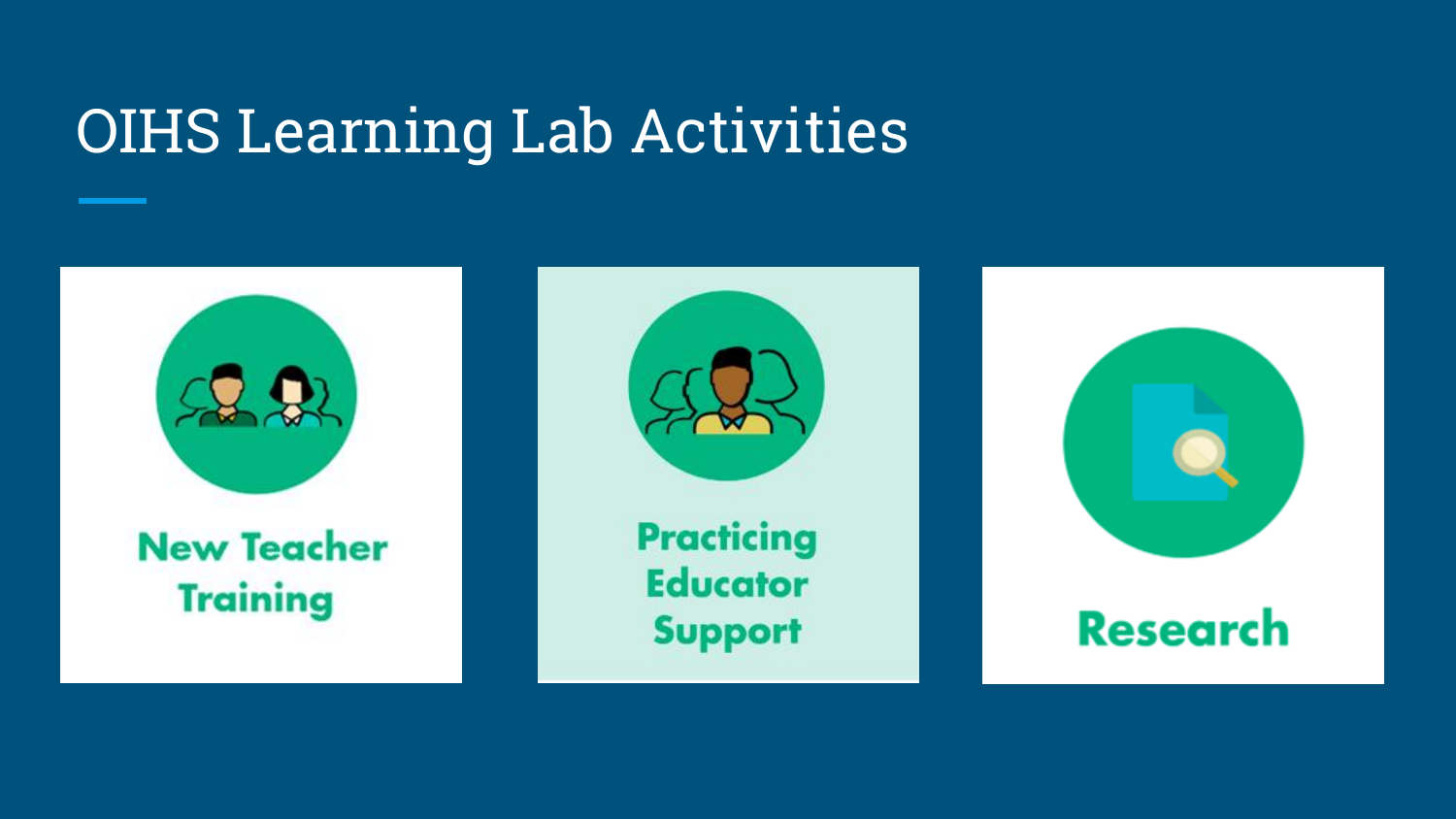### 2017-18 Learning Lab Outcomes



- o Graduated 3 residents to move into newcomer teacher positions in 18-19
- o Supported 8 intern teachers in learning how to serve newcomer students

2. Hosted 7 student teachers for a quarter to year-long placement, and an additional 45 student teachers for observation cycles

3. Supported 3 research studies focused on Trauma and Resilience, Yoga and Mindfulness, and Community Membership/SEL.

4. Welcomed 850+ visiting educators and support staff to workshops, classroom visits, and open houses at the Learning Lab in SY 2017.

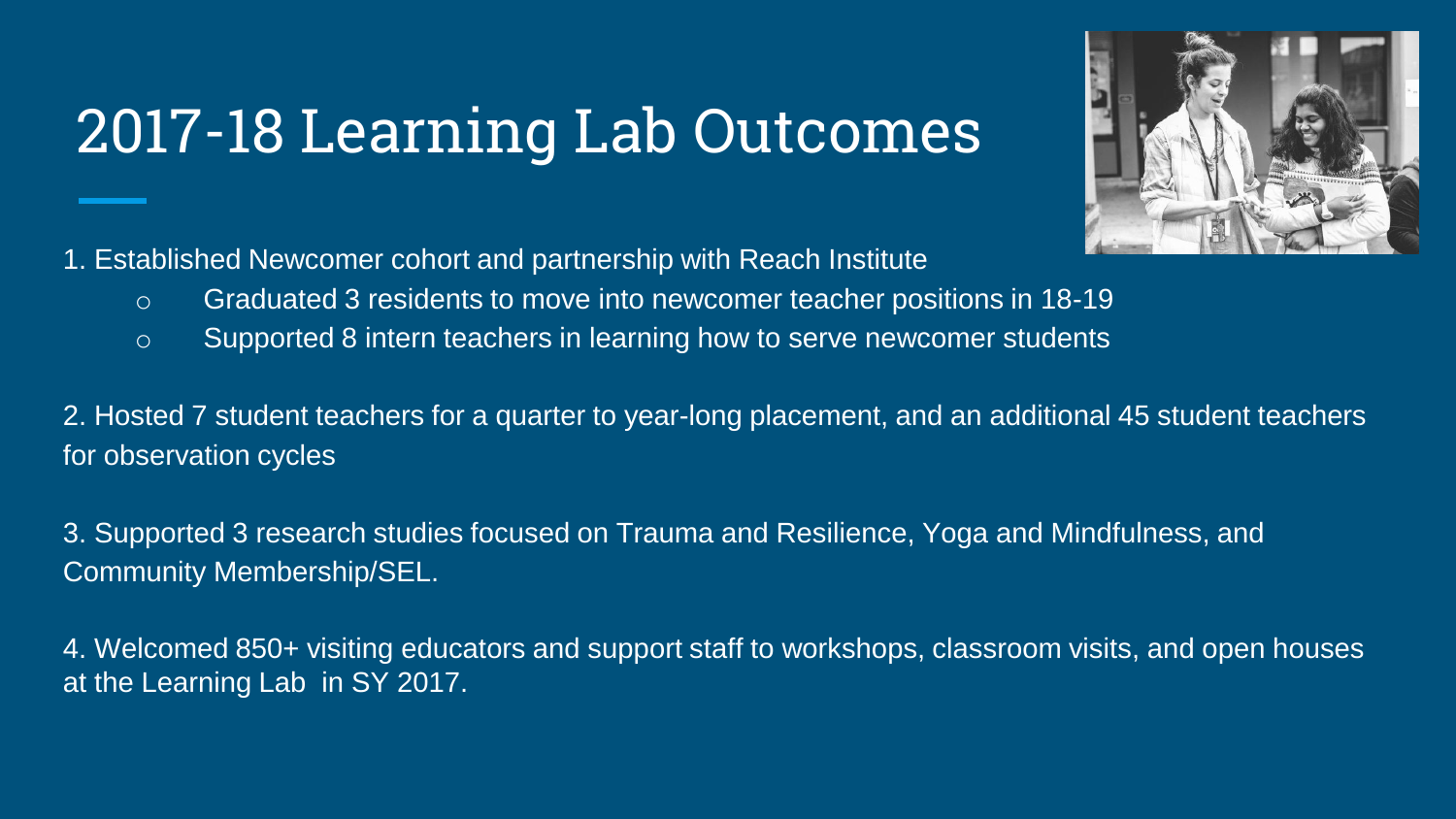### 2017-18 Learning Lab Outcomes

BATTI Professor: "I've never seen students rave about their observations like this. One student said it fundamentally changed his perspective on teaching, and I'm adding a quote from another student below …."



*"My biggest takeaway from this experience was really just being inspired with Oakland International High School and the work that they do and with her amazing classroom environment she has created. They are social justice warriors in a time when immigrant teens need help, good teachers, and welcoming environments the most. She has one of the hardest teaching jobs, but she pulls it off with grace, kindness and love, which is what I hope I can bring with me to my future classroom."*